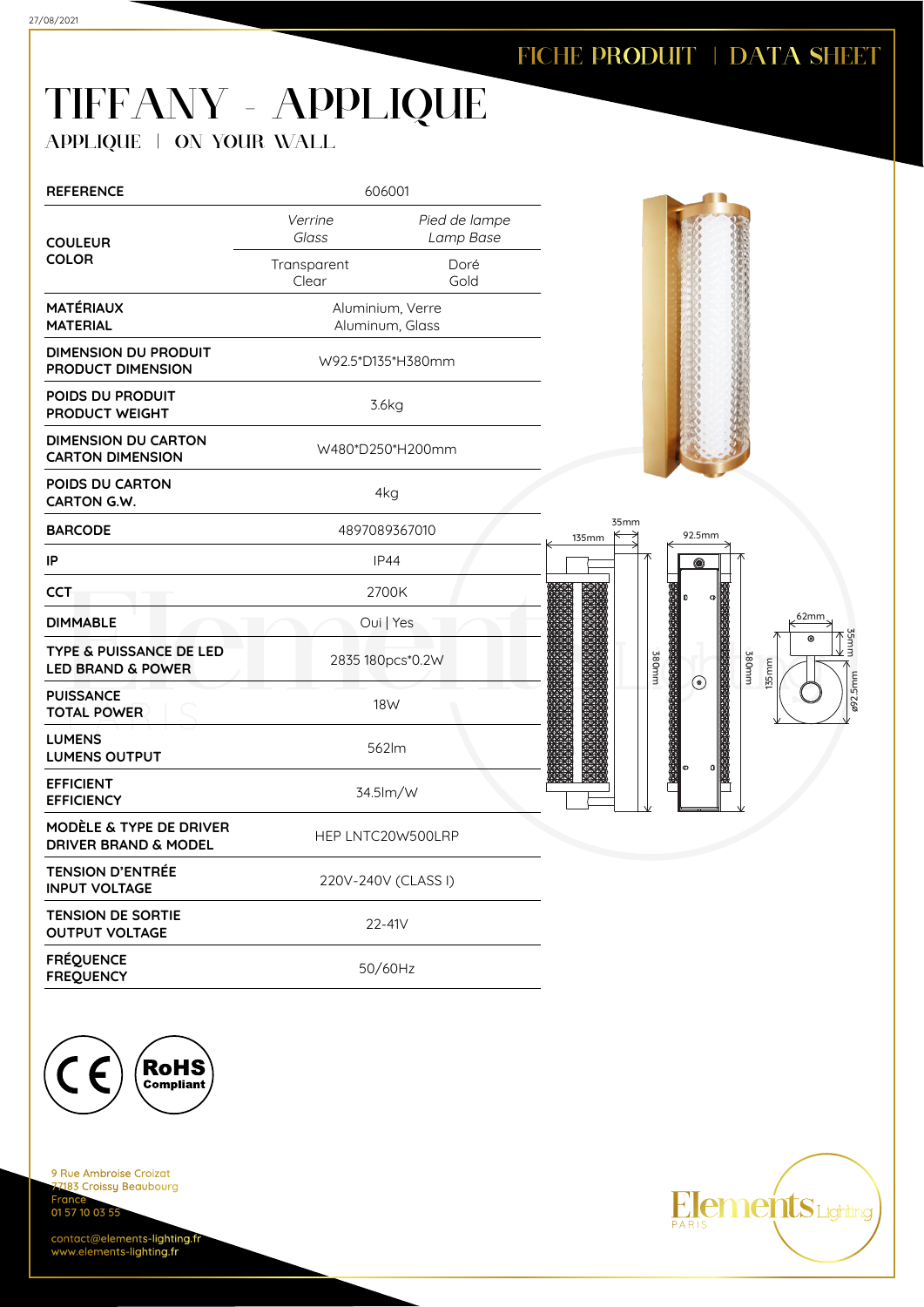## TIFFANY - APPLIQUE

APPLIQUE | ON YOUR WALL

| <b>REFERENCE</b>                                                   | 606002                              |                            |  |                                                               |  |  |
|--------------------------------------------------------------------|-------------------------------------|----------------------------|--|---------------------------------------------------------------|--|--|
| <b>COULEUR</b>                                                     | Verrine<br>Glass                    | Pied de lampe<br>Lamp Base |  |                                                               |  |  |
| <b>COLOR</b>                                                       | Fumé<br>Smoke                       | Doré<br>Gold               |  |                                                               |  |  |
| <b>MATÉRIAUX</b><br><b>MATERIAL</b>                                | Aluminium, Verre<br>Aluminum, Glass |                            |  |                                                               |  |  |
| <b>DIMENSION DU PRODUIT</b><br>PRODUCT DIMENSION                   | W92.5*D135*H380mm                   |                            |  |                                                               |  |  |
| POIDS DU PRODUIT<br>PRODUCT WEIGHT                                 | 3.6kg                               |                            |  |                                                               |  |  |
| <b>DIMENSION DU CARTON</b><br><b>CARTON DIMENSION</b>              | W480*D250*H200mm                    |                            |  |                                                               |  |  |
| POIDS DU CARTON<br>CARTON G.W.                                     | 4kg                                 |                            |  |                                                               |  |  |
| <b>BARCODE</b>                                                     |                                     | 4897089367027              |  | 92.5mm                                                        |  |  |
| IP                                                                 | <b>IP44</b>                         |                            |  | ◉                                                             |  |  |
| <b>CCT</b>                                                         |                                     | 2700K                      |  |                                                               |  |  |
| <b>DIMMABLE</b>                                                    |                                     | Oui   Yes                  |  | 62mm                                                          |  |  |
| <b>TYPE &amp; PUISSANCE DE LED</b><br><b>LED BRAND &amp; POWER</b> | 2835 180pcs*0.2W                    |                            |  | 35 mm<br>$\circledcirc$<br>380mm<br>380mm<br>135mm<br>$\odot$ |  |  |
| <b>PUISSANCE</b><br><b>TOTAL POWER</b>                             | 18W                                 |                            |  | ø92.5mm                                                       |  |  |
| <b>LUMENS</b><br><b>LUMENS OUTPUT</b>                              |                                     | 562lm                      |  |                                                               |  |  |
| <b>EFFICIENT</b><br><b>EFFICIENCY</b>                              |                                     | 34.5lm/W                   |  |                                                               |  |  |
| MODÈLE & TYPE DE DRIVER<br><b>DRIVER BRAND &amp; MODEL</b>         |                                     | HEP LNTC20W500LRP          |  |                                                               |  |  |
| <b>TENSION D'ENTRÉE</b><br><b>INPUT VOLTAGE</b>                    |                                     | 220V-240V (CLASS I)        |  |                                                               |  |  |
| <b>TENSION DE SORTIE</b><br><b>OUTPUT VOLTAGE</b>                  |                                     | 19-38V                     |  |                                                               |  |  |
| <b>FRÉQUENCE</b><br><b>FREQUENCY</b>                               |                                     | 50/60Hz                    |  |                                                               |  |  |



9 Rue Ambroise Croizat nes<br><mark>7183 Croissy Beaubourg</mark> Fran 01 57 10 03 55

contact@elements-lighting.fr www.elements-lighting.fr